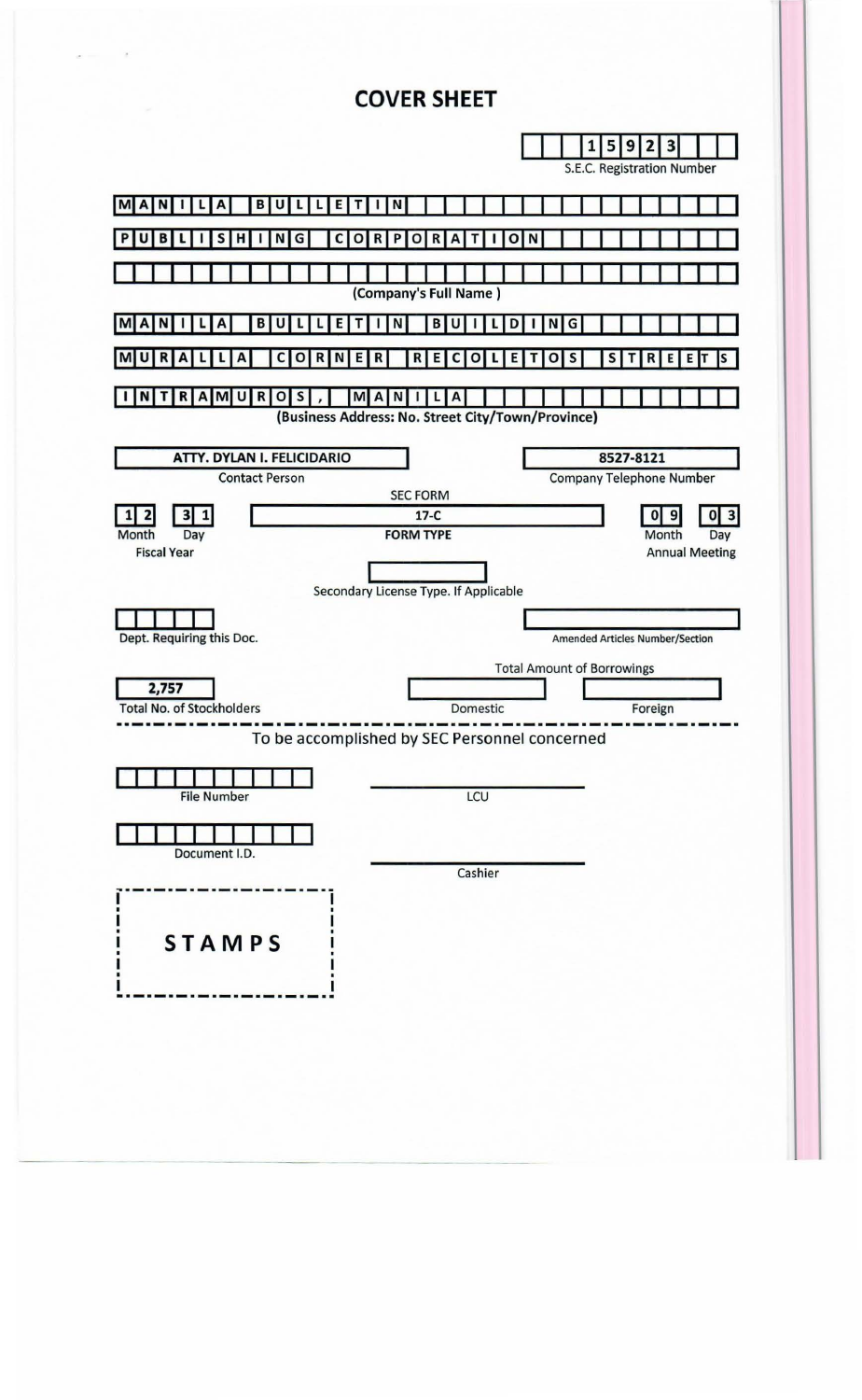### SECURITIES AND EXCHANGE COMMISSION

### SEC FORM 17-C

# CURRENT REPORT UNDER SECTION 17 OF THE SECURITIES REGULATION CODE AND SRC RULE 17.2(c) THEREUNDER

|  |  | 1. Date of Report (Date of earliest event reported) | <b>August 5, 2020</b> |
|--|--|-----------------------------------------------------|-----------------------|
|--|--|-----------------------------------------------------|-----------------------|

- 2. SEC Identification Number 15923
- 3. BIR Tax Identification Number 000-746-558
- 4. Name of Registrant MANILA BULLETIN PUBLISHING CORPORATION
- 5. Province, country or other jurisdiction of incorporation or organization Philippines
- 6. Industry Classification Code to be provided by SEC
- 7. Address of principal office Manila Bulletin Bldg., Muralla cor. Recoletos Sts., lntramuros, Manila
- 8. Registrant's telephone number 8527-8121
- 9. Former name, former address, if changed since last report No change
- 10. Securities registered pursuant to Sections 8 and 12 of the SRC or Sections 4 and 8 of the RSA

Title of Each Class

Number of Shares of Common Stock Outstanding and Amount of Debt **Outstanding** 

Common Stock

3,466, 139,072 shares

11. Indicate the item numbers reported herein: Item No. 9.a